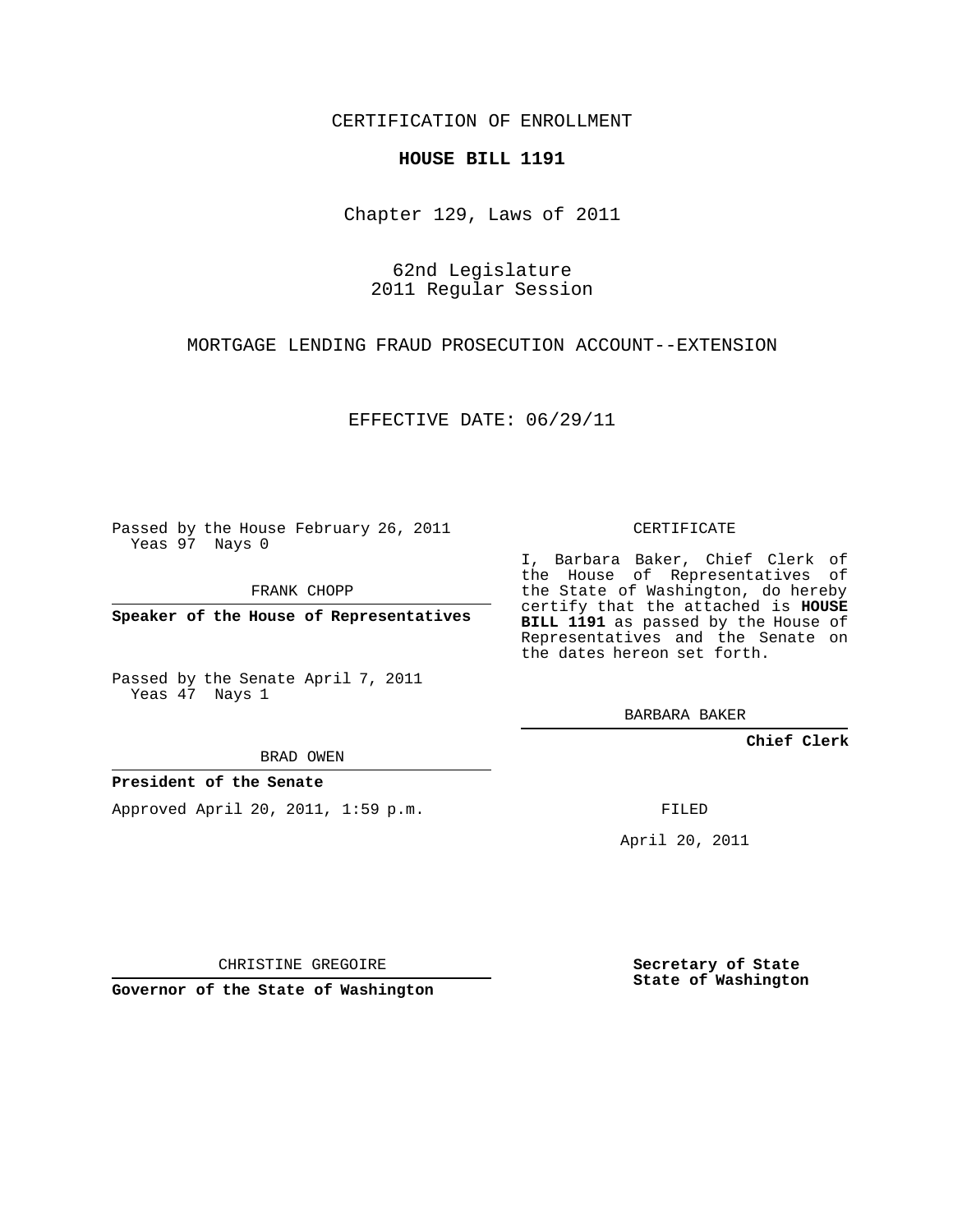# **HOUSE BILL 1191** \_\_\_\_\_\_\_\_\_\_\_\_\_\_\_\_\_\_\_\_\_\_\_\_\_\_\_\_\_\_\_\_\_\_\_\_\_\_\_\_\_\_\_\_\_

\_\_\_\_\_\_\_\_\_\_\_\_\_\_\_\_\_\_\_\_\_\_\_\_\_\_\_\_\_\_\_\_\_\_\_\_\_\_\_\_\_\_\_\_\_

Passed Legislature - 2011 Regular Session

### **State of Washington 62nd Legislature 2011 Regular Session**

**By** Representatives Ryu, Kirby, Buys, Fitzgibbon, and Bailey; by request of Department of Financial Institutions

Read first time 01/14/11. Referred to Committee on Business & Financial Services.

 AN ACT Relating to the expiration dates of the mortgage lending fraud prosecution account and its revenue source; amending RCW 43.320.140 and 36.22.181; providing an effective date; providing expiration dates; and declaring an emergency.

BE IT ENACTED BY THE LEGISLATURE OF THE STATE OF WASHINGTON:

 **Sec. 1.** RCW 43.320.140 and 2006 c 21 s 2 are each amended to read as follows:

 (1) The mortgage lending fraud prosecution account is created in the custody of the state treasurer. All receipts from the surcharge imposed in RCW 36.22.181, except those retained by the county auditor for administration, must be deposited into the account. Except as otherwise provided in this section, expenditures from the account may be used only for criminal prosecution of fraudulent activities related to mortgage lending fraud crimes. Only the director of the department of financial institutions or the director's designee may authorize expenditures from the account. The account is subject to allotment procedures under chapter 43.88 RCW, but an appropriation is not required for expenditures.

19 (2) This section expires June 30, ((<del>2011</del>)) 2016.